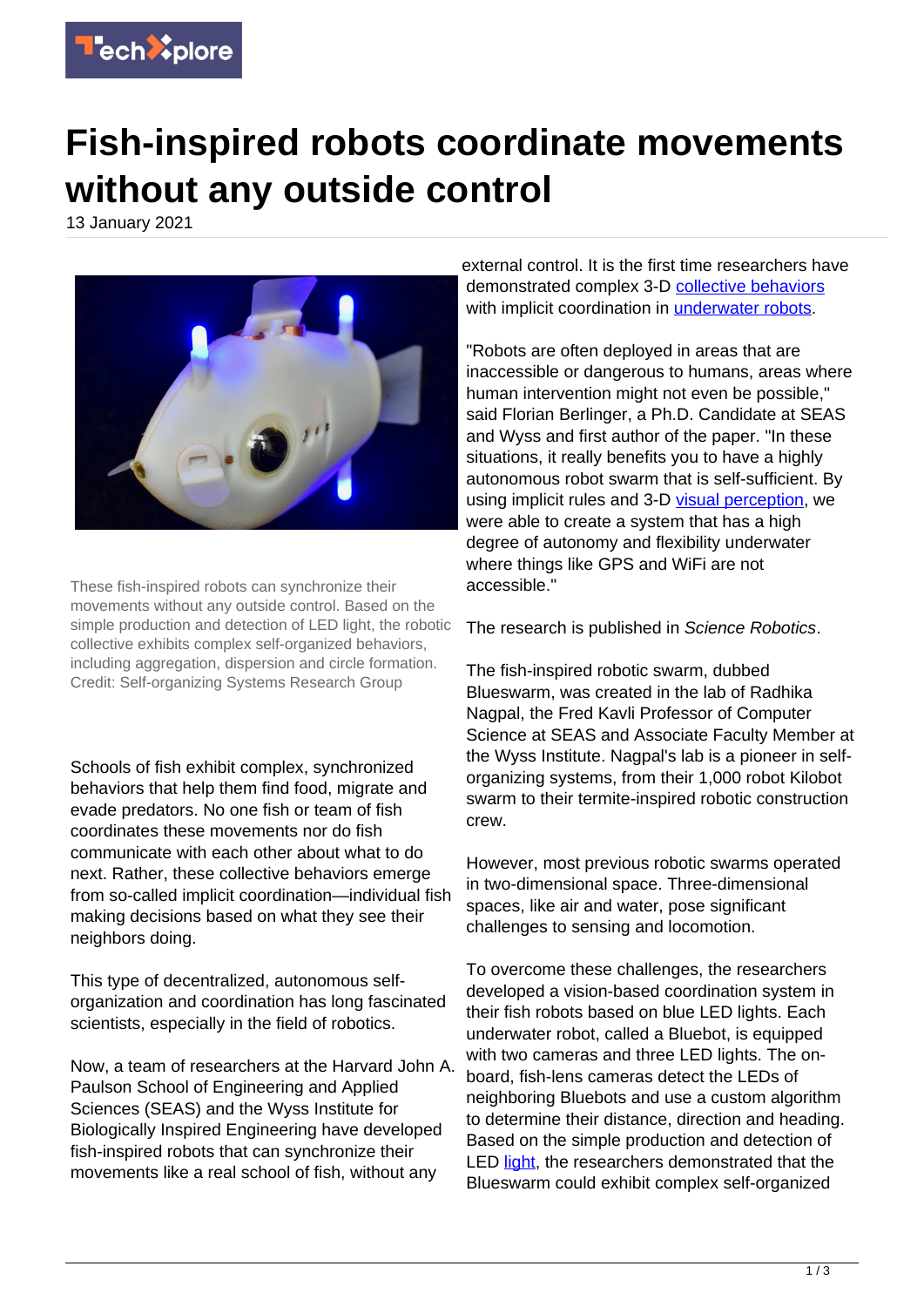

behaviors, including aggregation, dispersion and circle formation.





Key components of a Bluebot include four oscillating fins that enable agile maneuvers and two omnidirectional cameras that detect the blue-light LEDs of neighbors. Credit: Berlinger et al., Sci Robot. 6, eabd8668 (2021)

A Blueswarm intermingling with real fish. Credit: Berlinger et al., Sci Robot. 6, eabd8668 (2021)

"Each Bluebot implicitly reacts to its neighbors' positions," said Berlinger. "So, if we want the robots to aggregate, then each Bluebot will calculate the position of each of its neighbors and move towards the center. If we want the robots to disperse, the Bluebots do the opposite. If we want them to swim as a school in a circle, they are programmed to follow lights directly in front of them in a clockwise direction. "

The researchers also simulated a simple search mission with a red light in the tank. Using the dispersion algorithm, the Bluebots spread out across the tank until one comes close enough to the light source to detect it. Once the robot detects the light, its LEDs begin to flash, which triggers the aggregation algorithm in the rest of the school. From there, all the Bluebots aggregate around the signaling [robot.](https://techxplore.com/tags/robot/)

"Our results with Blueswarm represent a [significant](https://techxplore.com/tags/significant+milestone/) [milestone](https://techxplore.com/tags/significant+milestone/) in the investigation of underwater selforganized collective behaviors," said Nagpal. "Insights from this research will help us develop future miniature underwater swarms that can perform environmental monitoring and search in visually-rich but fragile environments like coral reefs. This research also paves a way to better understand *fish* schools, by synthetically recreating their behavior."

 **More information:** F. Berlinger el al., "Implicit coordination for 3D underwater collective behaviors in a fish-inspired robot swarm," Science Robotics (2021). [robotics.sciencemag.org/lookup …](http://robotics.sciencemag.org/lookup/doi/10.1126/scirobotics.abd8668) [/scirobotics.abd8668](http://robotics.sciencemag.org/lookup/doi/10.1126/scirobotics.abd8668)

 Provided by Harvard John A. Paulson School of Engineering and Applied Sciences